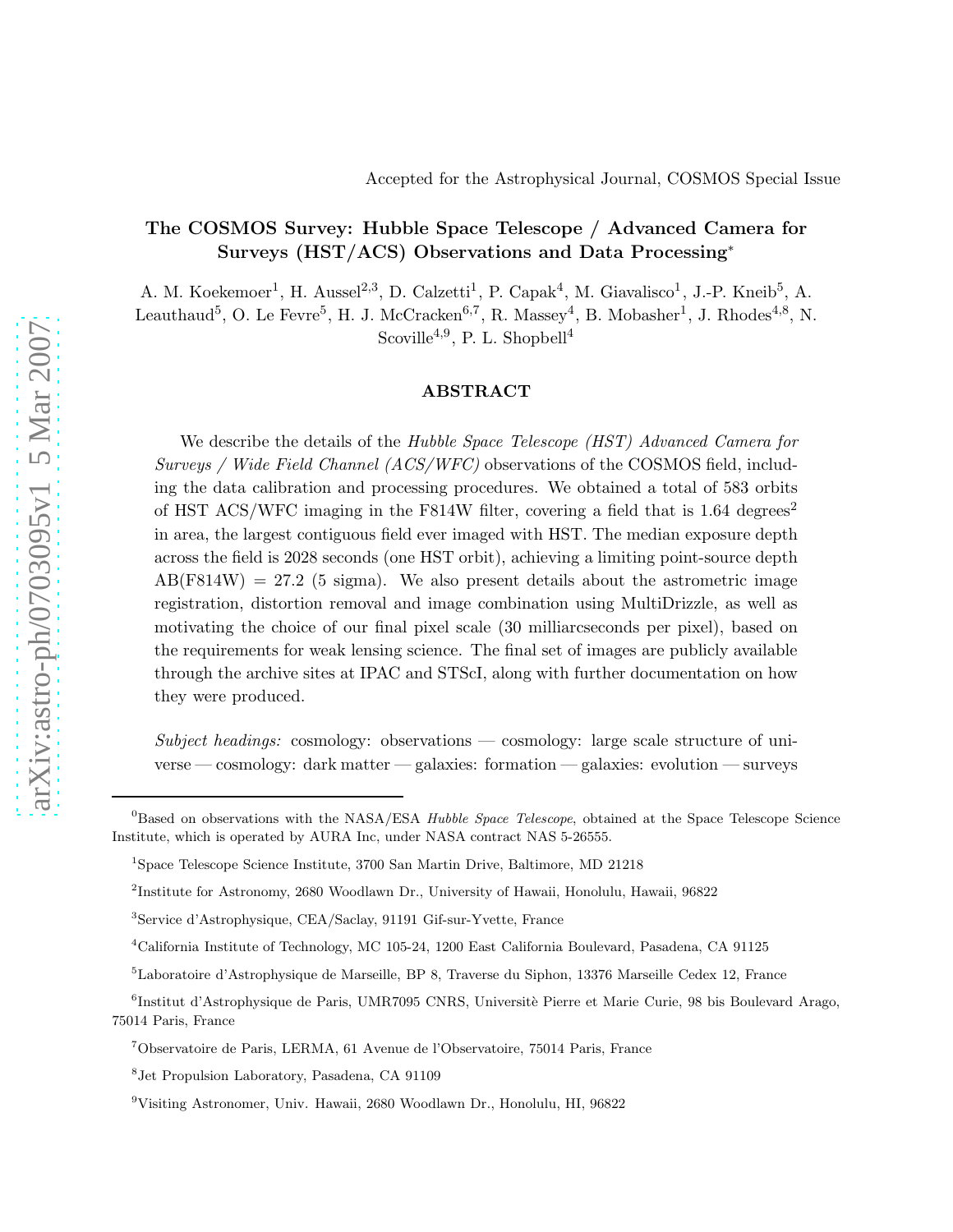#### 1. Introduction

The Cosmic Evolution Survey (COSMOS: [Scoville et al. 2007a](#page-11-0)) is the largest contiguous survey ever undertaken with the Hubble Space Telescope (HST), imaging a  $\sim 2$  degree<sup>2</sup> equatorial field with the primary goal of addressing the coupled evolution of large-scale structure, star formation and galaxy activity. A key requirement for this type of cosmological survey is sensitive imaging at the highest possible angular resolution, particularly for all sources above  $z \sim 0.5 - 1$  where  $\lesssim$  0. 0. This approach angular resolution becomes crucial to resolving structure on sub-kpc scales. This approach was pioneered in the Hubble Deep Fields North and South (HDF: [Williams et al. 1996](#page-11-1), [2000\)](#page-11-2) which achieved this level of angular resolution, albeit over a relatively small 5 arcminute<sup>2</sup> field. Subsequent surveys included the Hubble Ultra Deep Field (UDF: [Beckwith et al. 2006](#page-10-0)) which went deeper over a somewhat larger 11 arcminute<sup>2</sup> area; the Great Observatories Origins Deep Survey (GOODS: [Giavalisco et al. 2004](#page-10-1)) which was shallower but covered a larger 360 arcminute<sup>2</sup> area; and two larger and shallower surveys, each covering ∼ 700 arcmin<sup>2</sup> (GEMS: [Rix et al. 2004](#page-10-2); AEGIS: [Davis et al. 2006](#page-10-3)). COSMOS provides an additional factor ∼ 10 increased coverage in area, and uses broader filters to reach deeper sensitivities which are crucial for obtaining the accurate galaxy morphology measurements required to construct mass maps based on weak lensing.

In addition to the HST data, the COSMOS survey also contains a wealth of ancillary data obtained at other ground-based and space-based telescopes, including X-ray, infrared, sub-mm and radio imaging, as well as comprehensive spectroscopic programs, which are all summarized in [Scoville et al. \(2007a](#page-11-0)). The present paper describes the details of the HST observations and data processing that we used to construct the imaging datasets which form the foundation for the majority of the work in the COSMOS survey; see also [Scoville et al. \(2007b\)](#page-11-3) for an overview.

## 2. ACS Observations

#### 2.1. ACS Tiling Strategy for the Full COSMOS Mosaic

The COSMOS survey was awarded a total of 590 orbits of HST observations to cover a large, contiguous field of "tiles" centered at 10:00:28.6, +02:12:21.0 (J2000) using the Advanced Camera for Surveys (ACS) Wide-Field Channel (WFC) detector, together with the F814W ("Broad I") filter. The ACS/WFC is a mosaic detector consisting of two 2048x4096-pixel CCDs with  $15 \,\mu m$  pixels. corresponding to a spatial scale of  $\sim 0''$ .  $\frac{1}{2}$  and a field of view of  $\sim 202'' \times 202''$ . The detectors have a read noise of 5 e−/pixel and a dark current rate of 0.0038 e−/s/pixel; the observations were all obtained with a gain of 1, corresponding to a full-well depth of 84,700 electrons (thus above the maximum A-to-D conversion limit of 65,535 counts per pixel). The camera is mounted  $\sim 6'$  off-axis from the principal optical axis of HST and is also tilted with respect to the focal plane of HST, resulting in a significant amount of skew distortion across the field,  $\sim 7 - 10\%$  of the detector size. Hence the pixels are projected as skew trapezoids on the sky, with their shapes changing across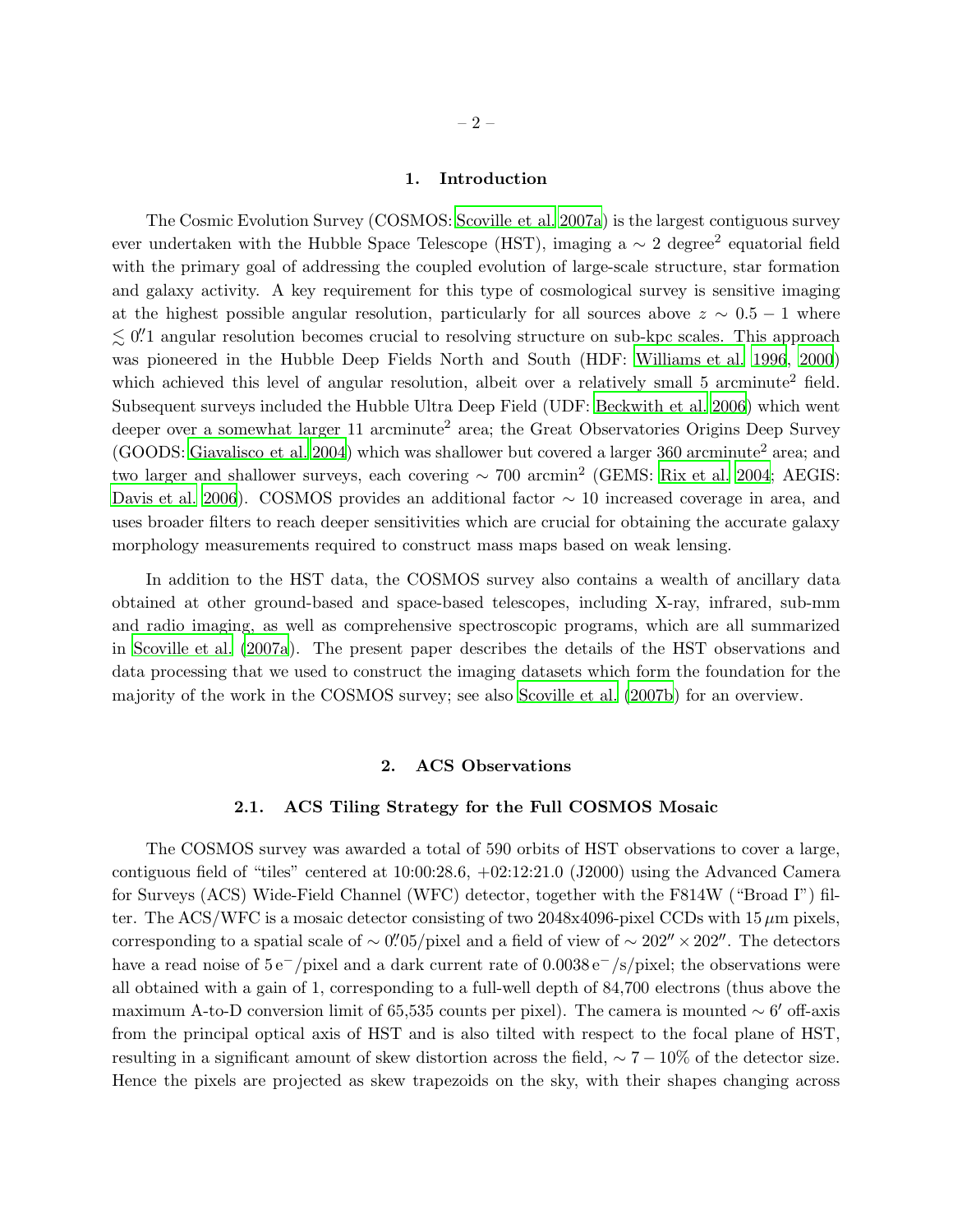the detector, and this distortion is removed during post-observation processing described further down.

Due to HST scheduling constraints, the observing program had to be divided between two HST observing cycles from May 2003 to June 2005, with 270 orbits allocated during Cycle 12 (HST Program ID 9822) and 320 orbits allocated during Cycle 13 (HST Program ID 10092). In order to maximize the amount of contiguous area coverage, it was required that all the tiles be obtained at the same orientation, thereby minimizing the amount of overlap between tiles to less than a few percent. Combining this with additional constraints on the orientation of HST with respect to the sun led to all the tiles being tilted about 10 degrees from North. In order to maintain the edges of the full field oriented approximately north-south and east-west (to maximize overlap with ancillary observations from other observatories) this led to slightly staggered edges, as shown in Figure 1. There are typically up to 16 orbits available per day on HST; since the allowable roll angles of HST change throughout the year, this meant that not all the tiles could be obtained at the same orientation, but that some of them had to be obtained at orientations that were rotated at 180◦ relative to the default orientation. In addition, approval was granted to use 9 of the 590 orbits to obtain F475W observations (SDSS g) of a  $3 \times 3$  grid at the field center, as a pilot program to provide a demonstration of the value that two-filter HST ACS/WFC imaging would have for the main scientific goals of the project. Finally, two of the tile pointings failed due to problems with guide stars and were repeated, while two more tiles had severe problems with scattered light from adjacent stars and had to be repeated using slightly different pointings, offset from the original pointing by half a field in both directions (for which we used other orbits from the original total allocation). Thus the final contiguous area is  $1.64 \text{ degrees}^2$ , or approximately 77' along each side, and contains data from a total of 583 orbits of HST ACS/WFC F814W imaging (including 2 additional orbits for repeat observations), with an additional 9 orbits of F475W imaging at the field center.

## 2.2. Cosmic Ray Splitting and Dither Strategy for each Tile

The total ACS/WFC exposure time obtained in F814W for each tile was 2028 seconds. Since cosmic rays impact between  $\sim 2-6\%$  of the pixels on the ACS detectors during this length of exposure time, the observations for each tile were split into four equal-length exposures, each 507 seconds in duration, ensuring that  $< 1$  pixel out of 4096<sup>2</sup> would be impacted by cosmic rays in all four exposures according to statistical binomial probability. The exposure time of 507 seconds was the maximum that could be achieved within the nominal orbital duration of HST, after accounting for overheads due to readout, telescope motion and guidestar acquisition.

The four 507 second exposures for each tile were obtained using a "dither" pattern designed to improve the sampling of the point spread function (PSF), as well as covering the ∼3" gap that is present between the two CCDs of the ACS/WFC. In the F814W filter, the intrinsic width of the PSF that is produced by the HST optics is  $\sim$  0''.085. However, this is significantly undersampled by the 0. 05 pixels of the ACS/WFC detector, and the final measured PSF in the combined images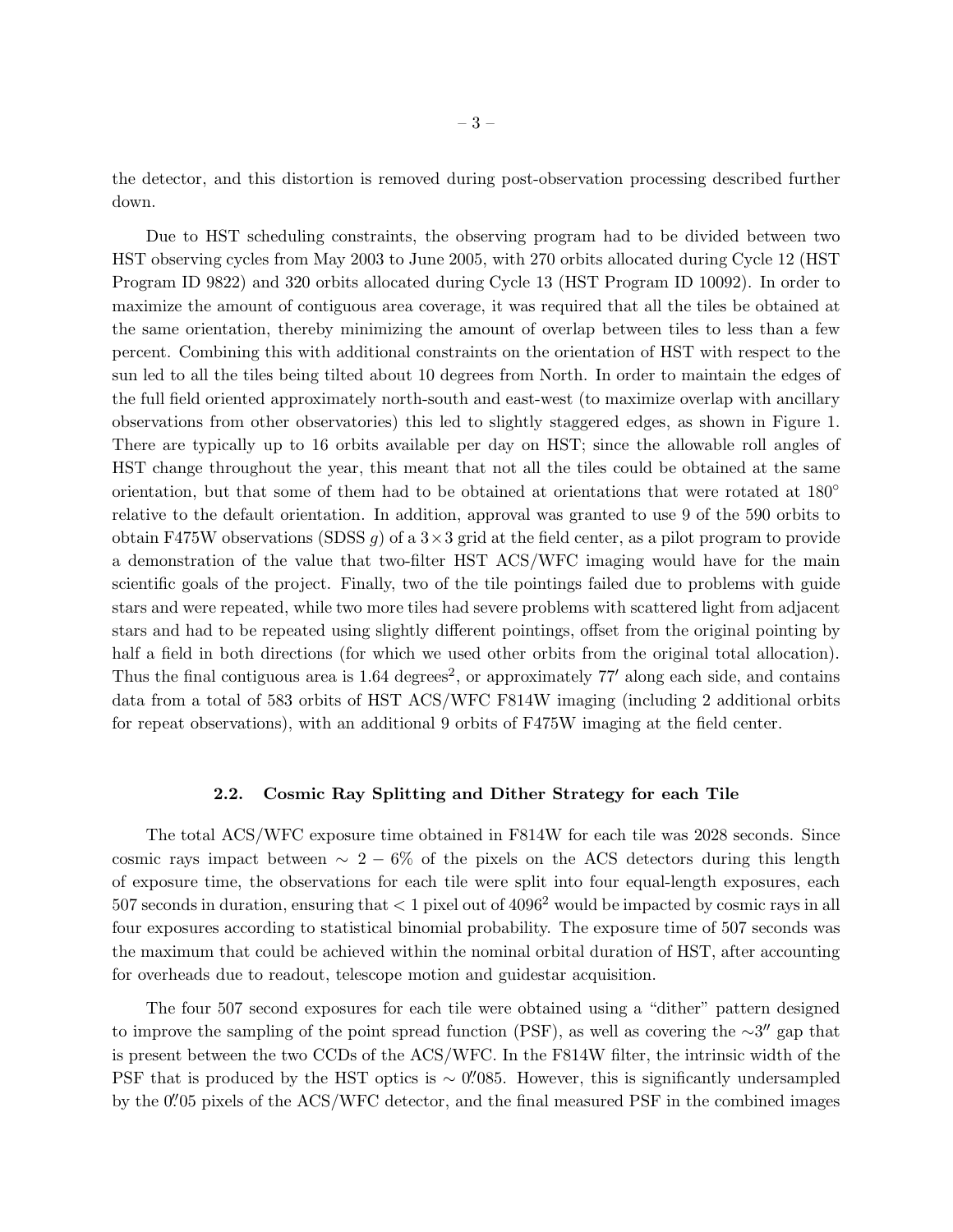tends to be closer to  $\sim 0$ .<sup>"</sup> as a result of convolution by the detector pixels as well as the pixel size of the final image. The undersampling can be mitigated to some extent by offsetting the detector in a dither pattern that provides subsampling of the PSF in different parts of each pixel during each exposure. As a consequence of the changing pixel size produced by the strong distortion of the ACS/WFC detectors, a given dither offset in arcseconds actually corresponds to different offsets in terms of pixels, and these offsets gradually vary across the detector, thereby further modulating the subsampling pattern achieved with four exposures.

We chose a dither pattern designed to produce optimal subsampling of the PSF by ensuring that any given point would always be sampled by a different part of each detector pixel in the four exposures. This is achieved by offsetting the telescope in integer-pixel and half-pixel increments along both the x and y axes of the detector, thus the combination of four such offsets ensures that any given point on the sky is sampled by all four quadrants of a pixel during the four exposures. In addition, we added a  $\sim$ 3" offset along the y-direction of the dither pattern in order to cover the gap between the chips, as well as an offset of a few pixels along the x-direction of the dither pattern in order to ensure that bad columns and other defects were moved to a different part of the sky during each of the four exposures. The resulting dither pattern is shown in Figure 2, demonstrating how we implemented this using a combination of a primary 2-point dither pattern with an offset of ∼6 ′′, together with a secondary 2-point dither pattern at each of the primary dither pattern points, providing an offset of ∼3" along a slightly different orientation. The dither offset spacings and orientations in the two patterns provided the required pattern of half-pixel steps that was needed to ensure good subsampling to the level of ∼0.5 pixel across the entire detector. In Figure 3 we show the effective exposure time obtained after combining all four exposures for an example tile pointing, demonstrating the relatively uniform coverage across the detectors. Specifically, bad columns are moved around along the x-axis of the detectors, thereby ensuring that these points on the sky are covered by good pixels in three other exposures, and in addition the gap between the chips is always successfully covered by at least three exposures.

#### 2.3. ACS Filter Selection

The primary scientific goal of the COSMOS HST ACS/WFC observations is to obtain the best possible rest-frame optical morphological information on  $z \gtrsim 1$  galaxies, thereby necessitating observations at red wavelengths. We chose the broadest available filter on ACS in this wavelength range, namely the F814W ("Broad I") filter. This filter is characterized by having a combination of exceptionally high transmission (>  $90 - 95\%$ ) across an extremely wide wavelength range ( $\sim$  $7300\text{\AA} - 9500\text{\AA}$ ; coupled with the red-sensitive ACS/WFC CCDs this provided optimal sensitivity to faint rest-frame visible morphological information at the redshifts of interest  $(z \ge 1)$ .

More specifically, the use of the F814W filter provides an additional  $\sim 0.5$  magnitude of depth relative to the narrower F775W (SDSS  $i$ ) filter, for a given exposure time. This is important when comparing the depth of COSMOS to other surveys such as GEMS [\(Rix et al. 2004](#page-10-2)), GOODS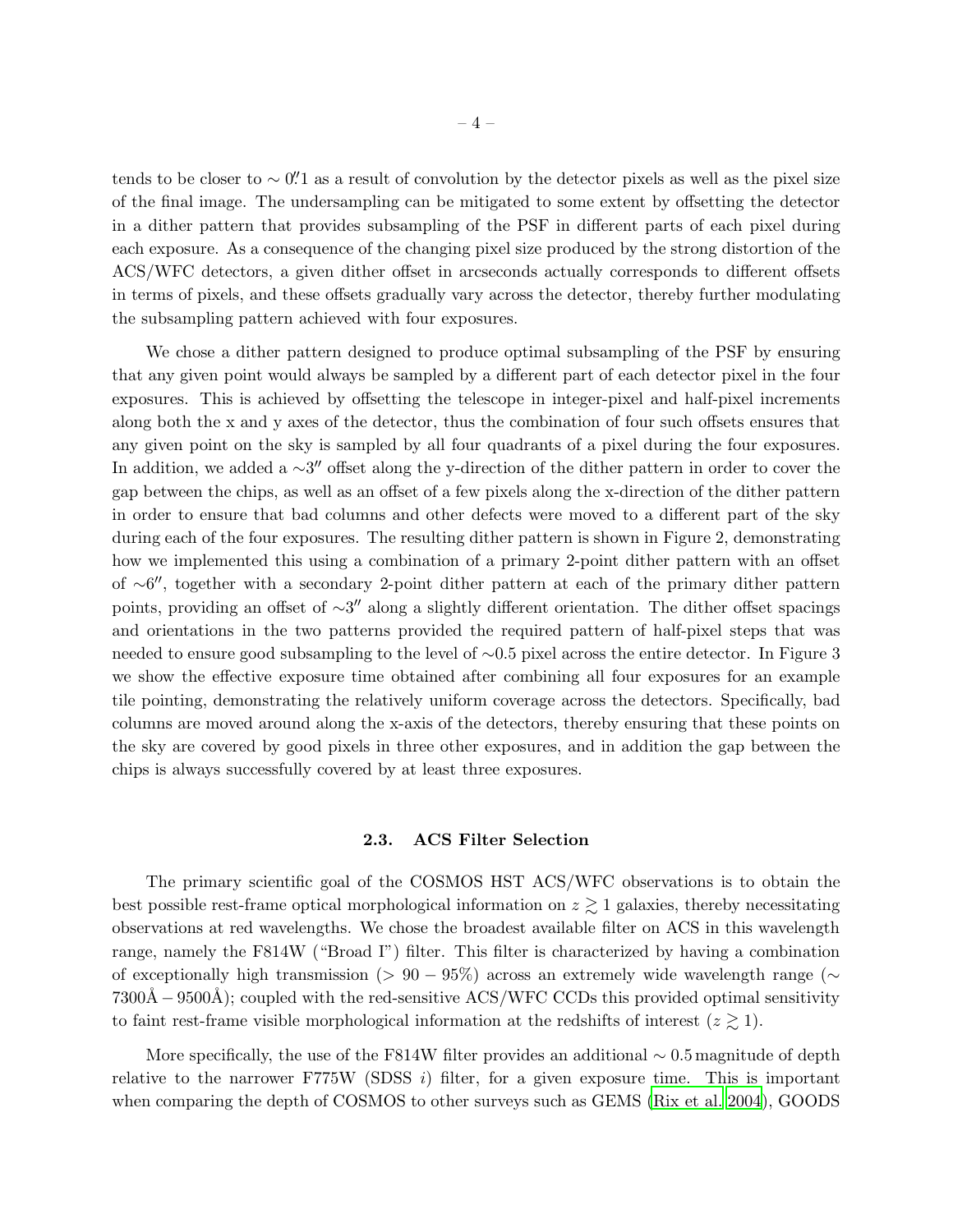[\(Giavalisco et al. 2004](#page-10-1)) or the UDF [\(Beckwith et al. 2006](#page-10-0)), all of which used the SDSS filter set, in particular F775W (SDSS i) and F850LP (SDSS  $z$ ) at the red end of the spectrum, to provide sharp color discrimination through the use of certain spectral break features. This comes at the cost of a shallower depth per unit exposure time compared with the F814W filter, even though these other fields might be observable for a larger fraction of time with HST, since the total system throughput with the F814W filter is approximately equal to the sum of the F775W and F850LP filters. For this reason we chose the F814W filter for the COSMOS survey, to ensure the deepest possible morphological coverage with HST, while photometry using the SDSS filter set was obtained from ancillary ground-based observations using Subaru [\(Taniguchi et al. 2007](#page-11-4)).

For the pilot observations of the central  $3 \times 3$  tiles using a bluer filter, we chose the F475W (SDSS g) filter, motivated by the need to separate extinction-related effects from shape changes introduced by weak lensing. The F475W filter provides optimal throughput in the rest-frame near-UV for our target galaxies at  $z \gtrsim 1$ , for which weak lensing studies are the primary goal of the survey.

### 3. Data Reduction and Processing

We processed all the ACS data at STScI on a special-purpose computing cluster purchased especially for the project, consisting of 6 linux CPU nodes running pipeline scripts in parallel. As each observation was obtained, the individual exposures were delivered to the computing cluster where they were run through an IRAF/STSDAS pipeline that performed calibration, astrometric registration and cosmic ray cleaning, as well as final mosaic combination using MultiDrizzle [\(Koekemoer et al. 2002](#page-10-4)), which makes use of the Drizzle software [\(Fruchter & Hook 2002](#page-10-5)) to remove the geometric distortion and map the input exposures onto a rectified output frame. Here we describe the details of each of these steps.

#### 3.1. Initial Data Calibration

Each of the individual 507 second exposures was first run through the basic steps of ACS calibration using the IRAF/STSDAS task calacs, which performs bias and dark subtraction, gain correction, flat fielding, and identification of bad pixels. Each dataset was retrieved and run through this pipeline as soon as possible after the observation in order to make the data available quickly; this generally necessitated a second-pass calibration a few weeks later with more accurate reference files, in particular using dark and bias reference files that could be created using dark and bias exposures obtained contemporaneously with the data.

After basic calibration, several additional effects also had to be corrected in the data. In many cases, low-level residual background was present in the images, typically due to scattered light, and this was removed by constructing a master scattered-light image for the entire dataset through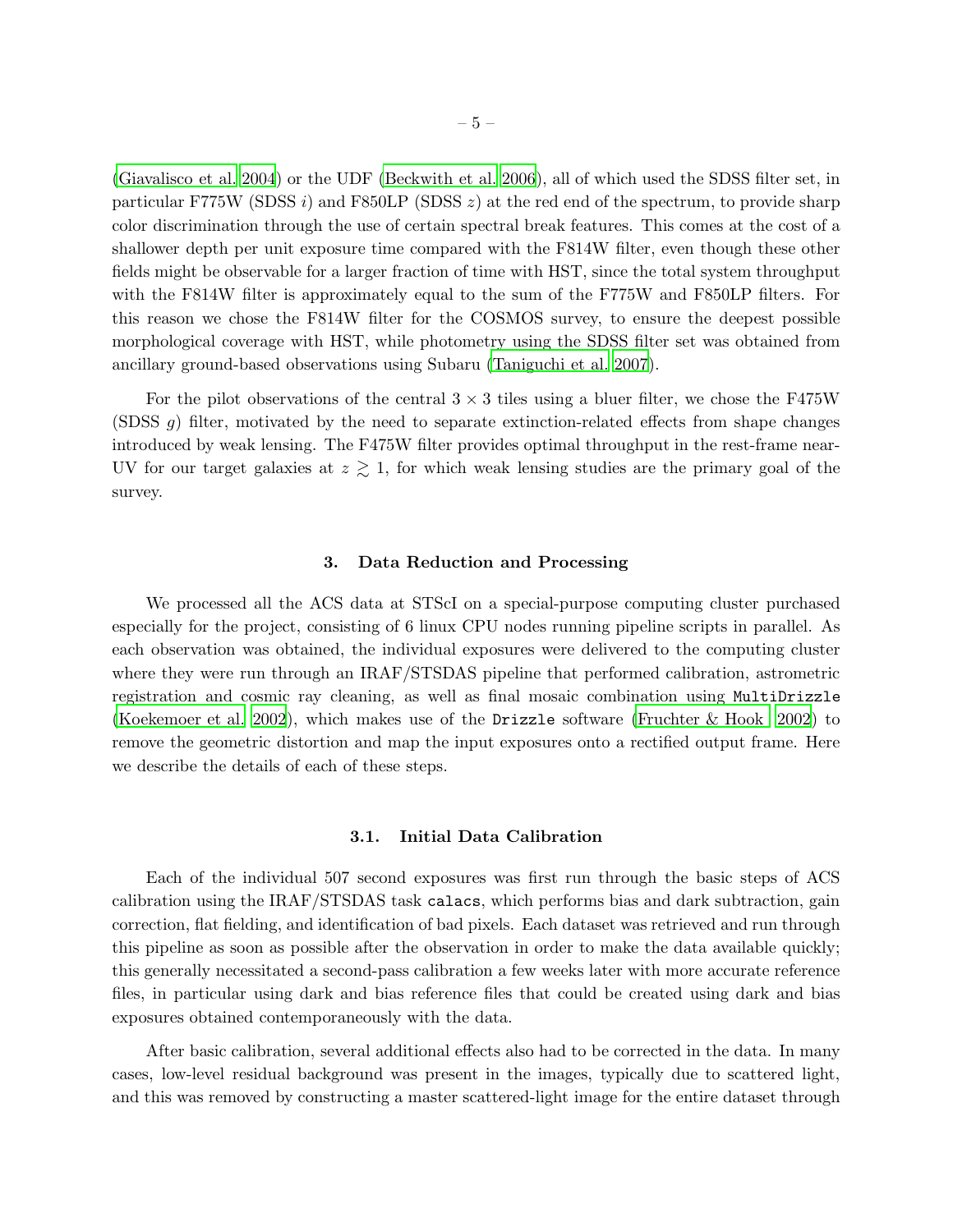medianing, and then scaling and subtracting this from each individual exposure. In addition, the ACS/WFC CCDs are read out by four amplifiers (two for each CCD), and their bias levels often vary by a few tenths of a count which is not accounted for in the overscan bias calibration, therefore this was measured and corrected for each exposure.

Finally, the charge transfer efficiency (CTE) of the detectors is gradually deteriorating over time, as a result of charge traps in the pixels created by cosmic ray hits. This results in lost flux as the charge from each pixel is transferred down the CCD columns during readout, as well as producing trails as the traps release their charge after it has passed through. This effect is most severe for pixels that are furthest from the amplifiers, and for faint sources with minimal sky background. Its severity is reduced for sources on higher backgrounds (since there are a finite number of traps in a given pixel, thereby losing a progressively smaller fraction of the flux for brighter pixels). Ideally this effect would be corrected for on a pixel-by-pixel basis in the raw images but this requires a complete physical understanding of the effect, which is still under development. However, the effect can be quantified sufficiently well that it can be used to apply a post-processing correction to measured morphological and photometric properties of sources in the images, particularly relevant to the COSMOS weak lensing studies [\(Rhodes et al. 2007](#page-10-6)), based on a knowledge of the source positions and fluxes, together with the sky background values for the exposures involved.

#### 3.2. Astrometric Image Registration

After calibration, the next step involved registering the images onto an astrometric grid. The process of aligning the astrometry of HST ACS/WFC images can be separated into two components: (1) ensuring that all four exposures for each tile, obtained during a single orbit, are aligned, and (2) ensuring that adjacent tiles are aligned. Given the small angular scale of the ACS/WFC pixels  $(0''05)$ , it is crucial to align images to better than  $\sim 2-5$  milliarcseconds in order to achieve accurate cosmic ray rejection among the separate exposures within a tile, and to ensure accurate combination of pixels in overlapping regions between adjacent tiles. In addition, it is important to accurately remove the strong distortion that is present in the ACS/WFC images ( $\sim 7 - 10\%$ ); this was done using the MultiDrizzle software [\(Koekemoer et](#page-10-4) al. [2002\)](#page-10-4) using distortion solutions provided by [Anderson \(2005](#page-10-7)), which are accurate to better than  $\sim 0.05-0.1$  pixel across the 4096<sup>2</sup> pixel extent of the ACS/WFC.

Since each tile was observed during a single orbit, with dither offsets less than  $\sim 9''$  in total, there was no need for the telescope to change guidestars during the orbit. HST generally requires two guidestars for accurate tracking; if both guidestars were acquired successfully at the start of the orbit then those are retained throughout the orbit, and the resulting positional accuracy of small dither offsets is generally known to be better than  $\sim 2 - 3$  milliarcseconds. This was verified by our processing pipeline which measured the locations of sources on each of the four exposures obtained during each orbit and compared the resulting calculated shifts with those which were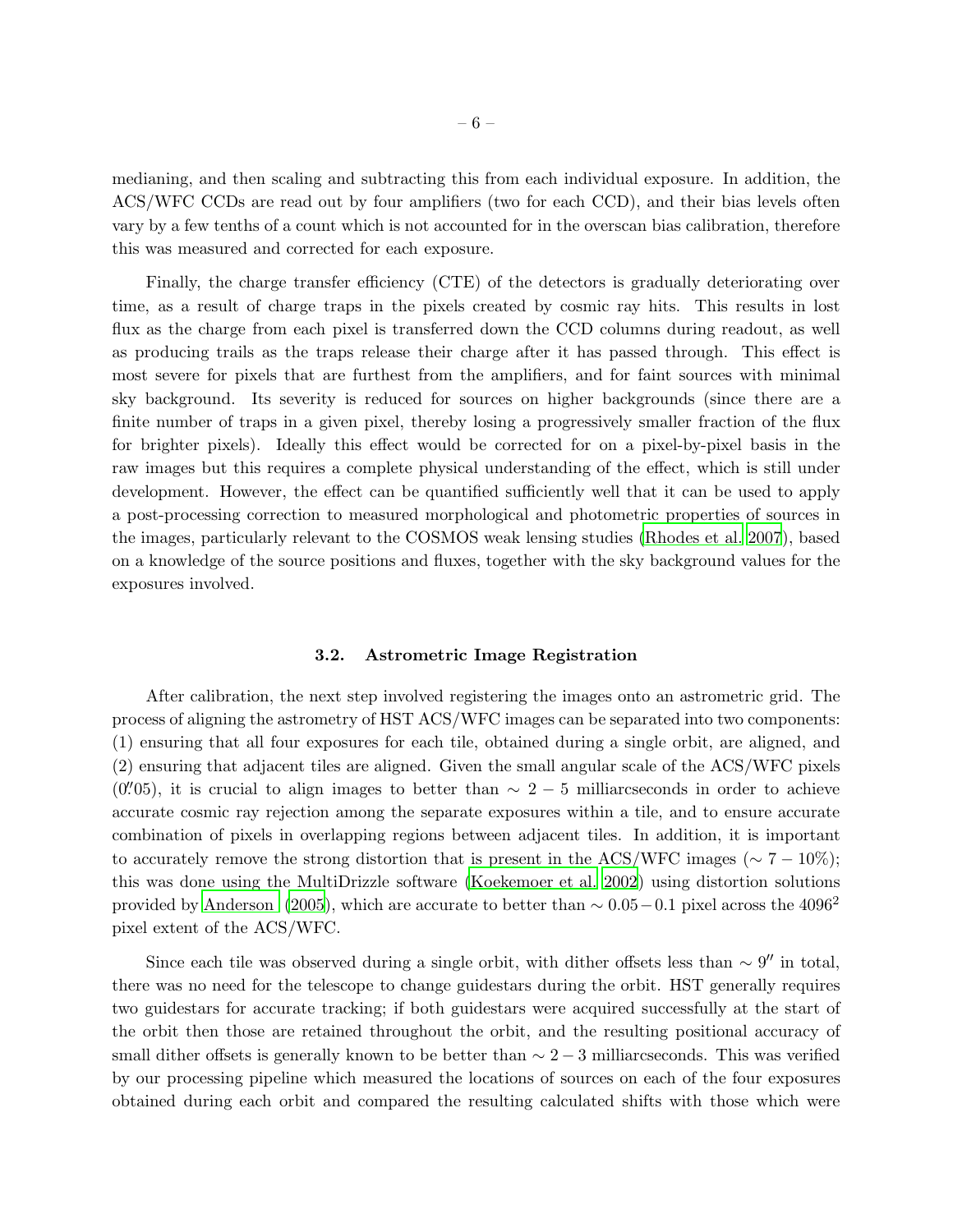commanded. It was verified that the r.m.s. accuracy of relative offsets within an orbit is typically  $\lesssim$  2 mas ( $\lesssim$  0.04 pixels), hence there was generally no significant correction required for these relative offsets within an orbit.

However, a larger astrometric correction is required when aligning adjacent tiles, which is fundamentally due to limitations in the knowledge of the positions of the guidestars. During the cycles when the COSMOS data were obtained (Cycles 12 and 13), all the guidestar positions were still based on the Guide Star Catalog v1.0 which had no correction for proper motion of guidestars (improved guidestar positions were incorporated into the system after Cycle 14), in addition to many other errors being present in the guidestar catalog. These effects generally lead to an uncertainty of  $\sim 1-2''$ , or more, in the guidestar positions, which is a well-known problem for HST data obtained before Cycle 14. Since the guidestar positions are used to calculate the astrometric information of the exposures, this means that the absolute astrometry of each tile could initially be in error by up to  $\sim 1-2''$  or more, even though the relative alignment of the four exposures of each tile were accurate to  $\leq 2$  mas. Moreover, since the two guidestars are typically observed in two different Fine Guidance Sensors (FGSs) separated by  $\sim 25'$ , the uncertainty in their absolute astrometry can translate into an error in the calculated orientation of HST by as much as  $0.01 - 0.03$  degrees in the worst cases, corresponding to a few pixels across the scale of the ACS/WFC detectors in addition to the error introduced by the uncertainty in the absolute astrometry.

In order to correct the absolute astrometry of the HST ACS/WFC datasets, we defined a COSMOS astrometric grid [\(Aussel et al. 2007](#page-10-8)) based on two ancillary datasets: (1) the first epoch of VLA imaging [\(Schinnerer et al. 2004](#page-11-5)), to provide a robust fundamental astrometric frame by means of a sufficiently large number of unresolved radio sources across the entire field; (2) the CFHT  $i^*$  band imaging dataset [\(Capak et al. 2007\)](#page-10-9), which was placed onto the VLA astrometric frame by matching unresolved sources detected in both datasets. The CFHT data in turn provided the best combination of depth and area to enable large numbers of sources to be identified on each ACS/WFC tile for astrometric correction.

On each ACS/WFC tile, there were generally a total of  $\sim 300 - 600$  sources identified that were also detected on the CFHT  $i^*$  band image. The measured RA and Dec positions of the sources were cross-correlated and matched, in order to solve for the transformation between them. Since all the higher-order components of the ACS/WFC distortion are removed by the MultiDrizzle software [\(Koekemoer et al. 2002](#page-10-4)), the ACS/WFC tiles can be treated as rectified images, with the only remaining unknown terms being purely linear transformations, specifically an offset in RA,Dec combined with a possible small rotation, due to the uncertainties in the guidestar positions. Given that the typical astrometric uncertainty in the CFHT images is  $\sim 0.1''$  for a single source, this can be reduced in quadrature by using as many source as possible to solve for the transformations, yielding a combined accuracy of  $\sim$  5 milliarcseconds for the resulting shifts when we used the full set of  $\sim 300 - 600$  sources on each ACS image that had counterparts in the CFHT images.

The above process ensured that all the ACS/WFC exposures and tiles were registered with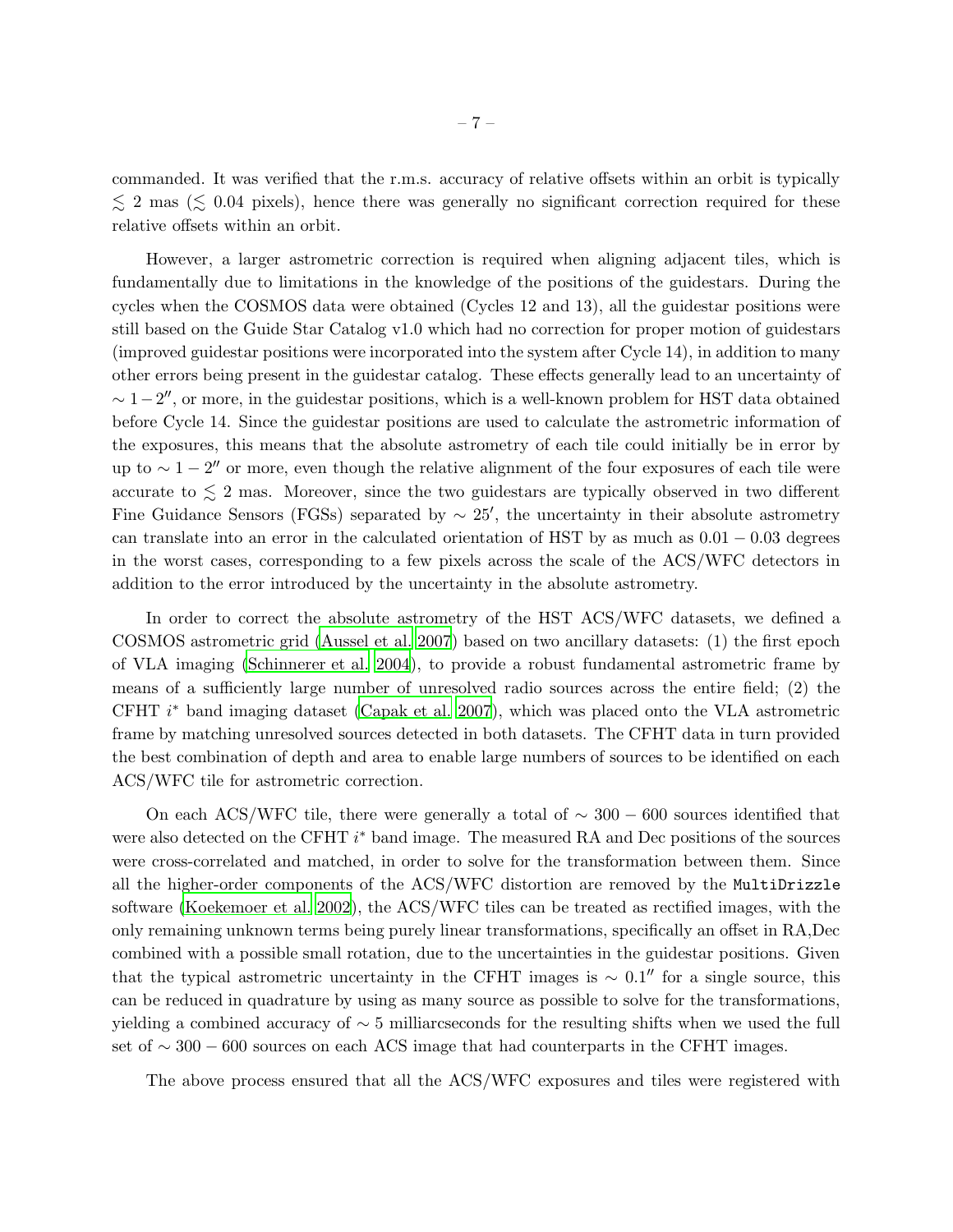an absolute astrometric accuracy of  $\sim$  5 milliarcseconds across the entire COSMOS field. These images were placed onto an astrometric frame defined as a tangent plane projection, centered at the nominal COSMOS pointing of 10:00:28.6, +02:12:21.0 (J2000). The tangent plane projection is the standard projection used for all astronomical images that have a uniform projected pixel size on the sky across the entire image; one of its consequences is that the projected location of a source in the image is slightly further away from the center than its true angular separation on the sky. For example, at a distance of 30' from the center, the projected distance of a source in the image is 0.<br>
0. 046 further away from the center than its true distance. Since all the ancillary COSMOS datasets also use the tangent plane projection, this effect cancels out and is only relevant when comparing the measured position of a source in the COSMOS field to other data that are not on the COSMOS tangent plane, in which case the effect due to the tangent plane projection can be accounted for using simple trigonometry. Throughout this paper, we assume use of the tangent plane projection as described here.

#### 3.3. Cosmic Ray Rejection

Cosmic ray rejection was carried out primarily among the four exposures within each tile; adjacent information from overlapping tiles was generally not used due to the small amount of overlap. Since each exposure was dithered to a different position on the sky, simple stacking was inadequate to remove cosmic rays so we used MultiDrizzle to perform the cosmic ray rejection. This process first used Drizzle to remove the distortion from each of the input exposures, mapping them onto four separate output images that were aligned to the same pixel grid and are rectified, with all the distortion removed, so that all the pixels subtended the same area on the sky.

Once the four drizzled images were created, we used MultiDrizzle to combine them using a median process to create a clean approximation to the final output image. For each 507 second exposure,  $\sim 80,000 - 250,000$  pixels out of 4096<sup>2</sup> were affected by cosmic rays, therefore it was rare for a pixel to be affected by cosmic rays during all four exposures ( $\ll 1$  pixel out of 4096<sup>2</sup>). However, the number of pixels affected by only 3 cosmic rays out of 4 exposures was significantly higher (up to  $\sim 60$  pixels out of 4096<sup>2</sup>), and in addition there were many cases where 2 pixels were affected by cosmic rays, while the third may lie on a chip defect or the gap between the chips. In such cases where 3 pixels were affected by a defect while the fourth remaining pixel was valid, the median was replaced by the value of the valid pixel if the median value exceeded the valid pixel value by a  $5\sigma$  threshold. This process successfully ensured that we minimized the number of pixels in the resulting median image that might be affected by cosmic rays or chip defects.

Once the clean median image was created for each tile, it was then transformed back to the distorted CCD frame of each of the input exposures, to create a clean version of the input exposure aligned to the original CCD pixel grid. Cosmic rays were then identified using sigmaclipping, by comparing the input exposure with the median and calculating the full r.m.s. by combing the source counts, background sky counts and read noise in quadrature. In order to avoid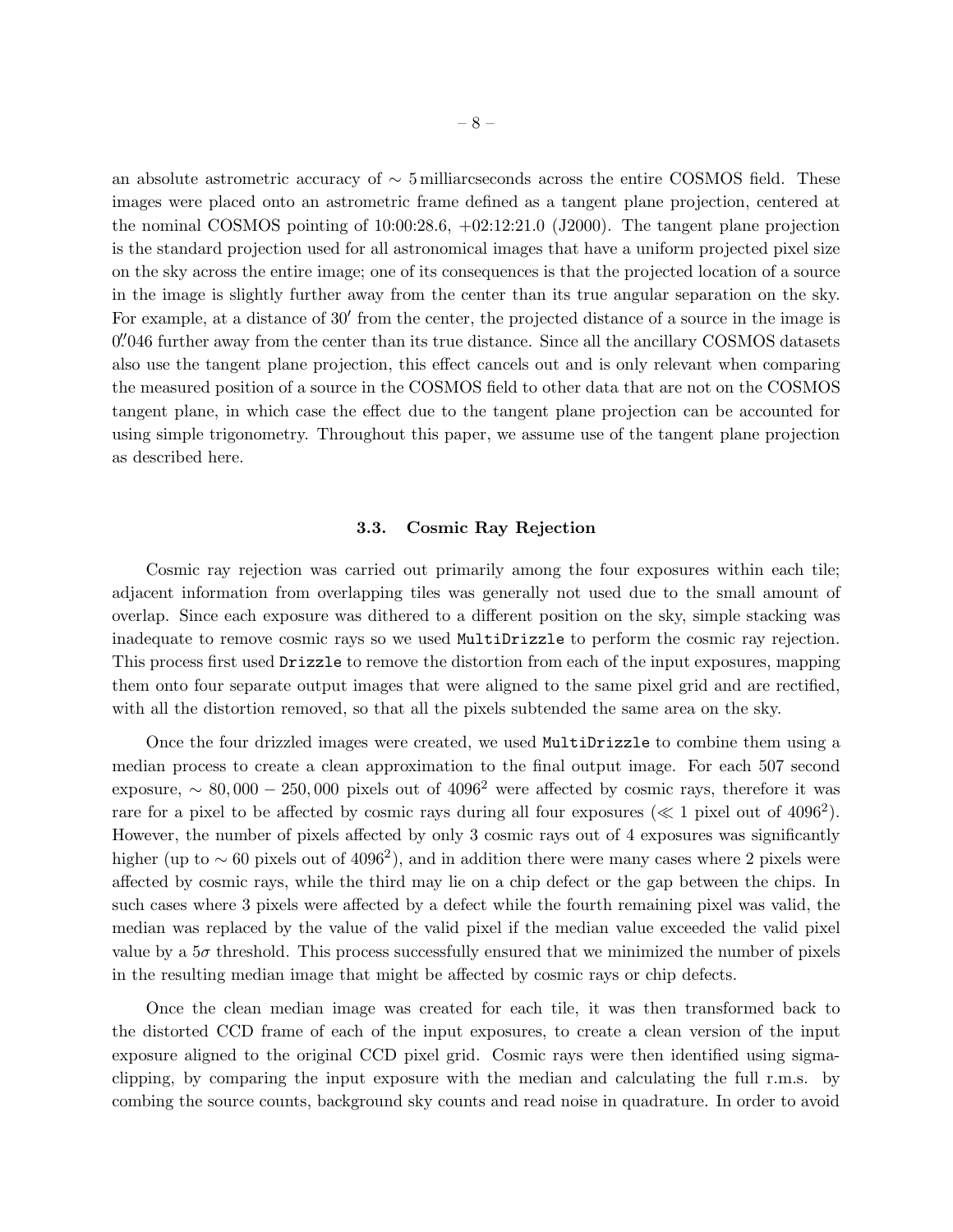clipping bright stars, the sigma-rejection criterion was softened using a derivative image, which was constructed from the median such that the value of each pixel represents the largest gradient from that pixel to its surrounding neighbors. Pixels are then only rejected as cosmic rays if the difference between the input exposure and the median exceeds the sum of the sigma-criterion and the derivative, scaled by an appropriate factor (thus the derivative component is only significant in bright unresolved sources where it prevents the cores from being clipped, and becomes insignificant in extended or faint sources). The rejection was done in two passes, with the first pass using a  $4\sigma$  clipping combined with a scale factor of 1.2 for the derivative image. The second pass was only performed on pixels surrounding cosmic rays identified during the first pass and was aimed at rejecting fainter pixels associated with the cosmic ray that were not rejected on the first pass, so a more stringent clipping criterion was used  $(3\sigma,$  combined with a scale factor of 0.7). The values for this clipping procedure were arrived at through extensive exploration of parameter space, and are detailed further in [Koekemoer et al. \(2002\)](#page-10-4).

#### 4. Construction of the Final Combined Tiles and Mosaic Images

Once the cosmic ray masks had been created, we then used MultiDrizzle again, this time combining all the input exposures onto a final combined image. For each exposure, we first created a variance map that contained all the components of noise in the image except for the sources themselves, thus containing the sky background (modulated by the flatfield and the geometric projection of the detector on the sky), the read-out noise, and the dark current, using the measured values applicable to each of the four amplifiers on the ACS/WFC chips. The variance image for each exposure was then inverted and used as a weight map associated with the exposure; inverse variance has the appealing property of scaling linearly with exposure time, as well as the ability to exclude bad pixels from the drizzle combination by setting their inverse variance weight to zero.

The core of the Drizzle algorithm consists of transforming each input detector pixel onto the output image plane, which may have a different pixel scale and orientation, and distributing the flux from the input pixel among all the output pixels that it may overlap. The PSF in the resulting image is thus convolved three times: by the detector pixel scale (in the original exposure), by the output pixel scale, and again by the detector pixel scale when the pixels are mapped from the input to the output frame. This third convolution can be minimized by shrinking the input pixels by an arbitrary factor (the pixfrac parameter) which ranges between 0 and 1; a pixfrac value of 1 corresponds to simple shift-and-add, thus adding a full convolution by the input pixel size, while a value of 0 corresponds to interlacing where each input pixel is mapped to a delta function and introduces no additional convolution in the output image plane. After experimentation with different values of pixfrac, we chose a value of 0.8 which was well matched to our output pixel scale and the degree of subsampling achieved by our dither pattern.

We chose an output pixel scale of  $0''03/p$ ixel  $(0.6 \text{ times the input CCD detector pixel scale})$ which not only reduced the convolution by the output pixel size, but also reduced the effects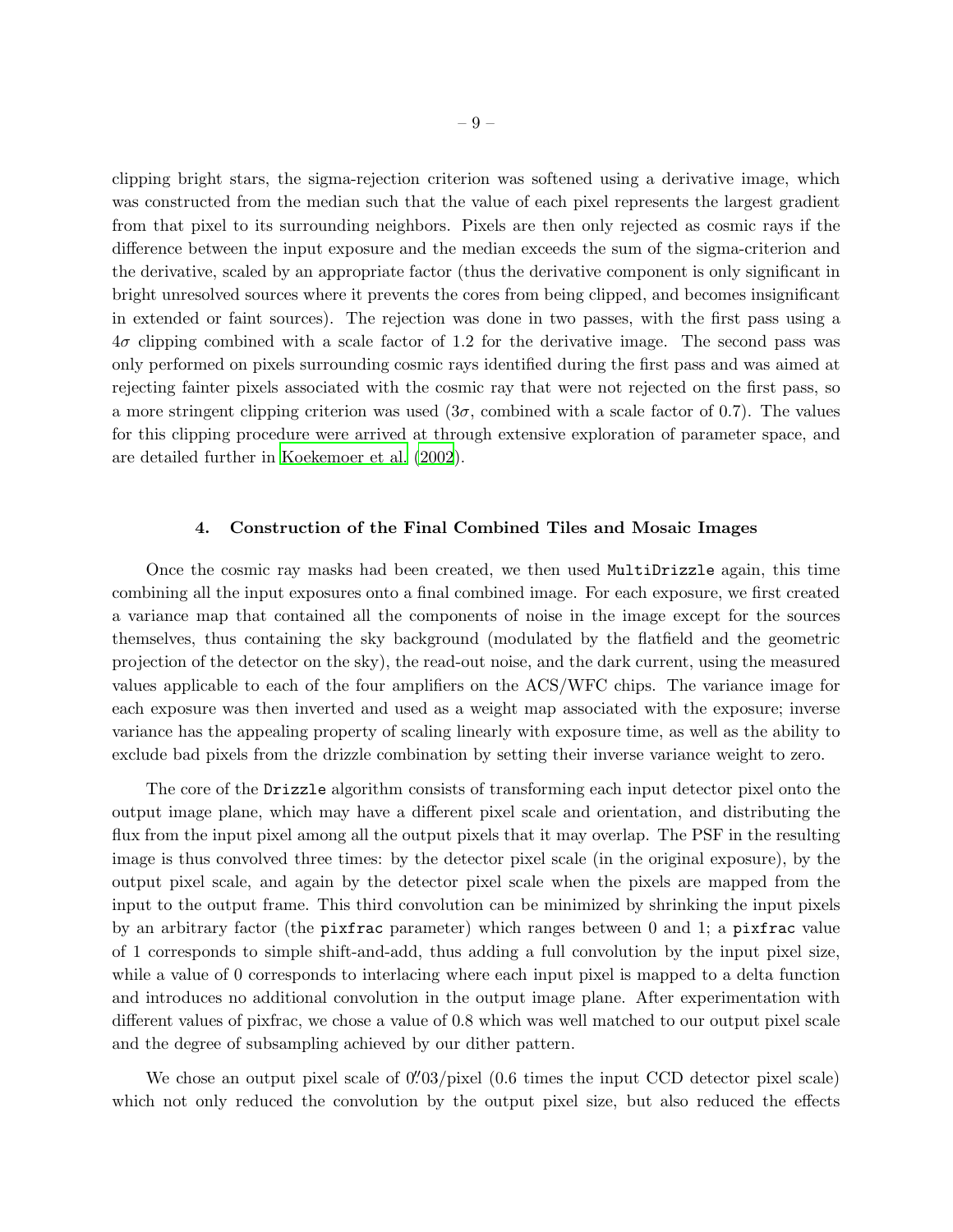of aliasing that would otherwise result when the input and output pixel scales are comparable. Reducing the aliasing effects had the benefit of providing a more stable PSF for the weak lensing studies; we also used a Gaussian kernel to produce the images for the lensing studies which further stabilized the PSF, at the expense of adding some additional correlated noise to the images. For the lensing studies [\(Rhodes et al. 2007](#page-10-6)), we produced a combined version of each tile separately, oriented not with North up but rather in the default unrotated frame of the ACS/WFC CCDs, to facilitate processing with the PSF matching procedures.

For the rest of the COSMOS science projects, we ran MultiDrizzle again to produce additional images, this time oriented with North up, using a square kernel with pixfrac set to 0.8, and registered with ∼ 5 milliarcsecond precision onto the corresponding images created from the Subaru and CFHT data [\(Capak et al. 2007](#page-10-9)) to facilitate direct comparison between the HST ACS/WFC data and all the other ground-based ancillary data for COSMOS. These images were created at two pixel scales,  $0''03/p$ ixel and  $0''05/p$ ixel; we also used the latter set of images to create a single monolithic mosaic file extending for 100,800 pixels along its x and y axes, thus 1.4° on a side; this image is displayed in Figure 4. These data products are publicly available through the IPAC/IRSA and STScI/MAST data archive interfaces.

## 5. Summary

We have presented in this paper the details of the HST ACS/WFC COSMOS observations and data processing that we used to produce the imaging datasets which form the basis for the majority of the scientific work in the COSMOS project. A more general discussion of the HST ACS dataset is presented in [Scoville et al. \(2007b](#page-11-3)). The relative astrometry of all the HST images is accurate to ∼ 5 milliarcseconds, with an absolute astrometric accuracy determined fundamentally by the accuracy of the radio reference frame which is  $\sim$  55 milliarcseconds. The images reach a pointsource limiting depth  $AB(F814W) = 27.2 (5\sigma)$  in a 0''.24 diameter aperture, and have been projected onto output grids of  $0''03/p$ ixel and  $0''05/p$ ixel. The  $0''03/p$ ixel data was drizzled using a Gaussian kernel with a FWHM of 40 milliarcseconds, and the average width of the PSF in these images is 0''095; these images are optimized for weak lensing studies, and are available as unrotated tiles (one for each ACS orbit) and also as combined sections oriented with North up, registered to the pixel frame of the ground-based optical datasets. The 0''05/pixel data was drizzled using a square kernel with a pixfrac of 0.8 and has an average PSF width of 0.  $0.97$ . This dataset is available in sections that are registered to the pixel frame of the ground-based optical datasets, and is also available as a single monolithic mosaic 100800 pixels on a side (80 Gb). The COSMOS HST datasets are publicly available through the web sites for IPAC/IRSA (<http://irsa.ipac.caltech.edu/data/COSMOS/>) and STScI-MAST (<http://archive.stsci.edu/>). IRSA also supplies a cutout capability derived from the full field mosaic, which can be made with any field center and size.

The HST COSMOS Treasury program was supported through NASA grant HST-GO-09822.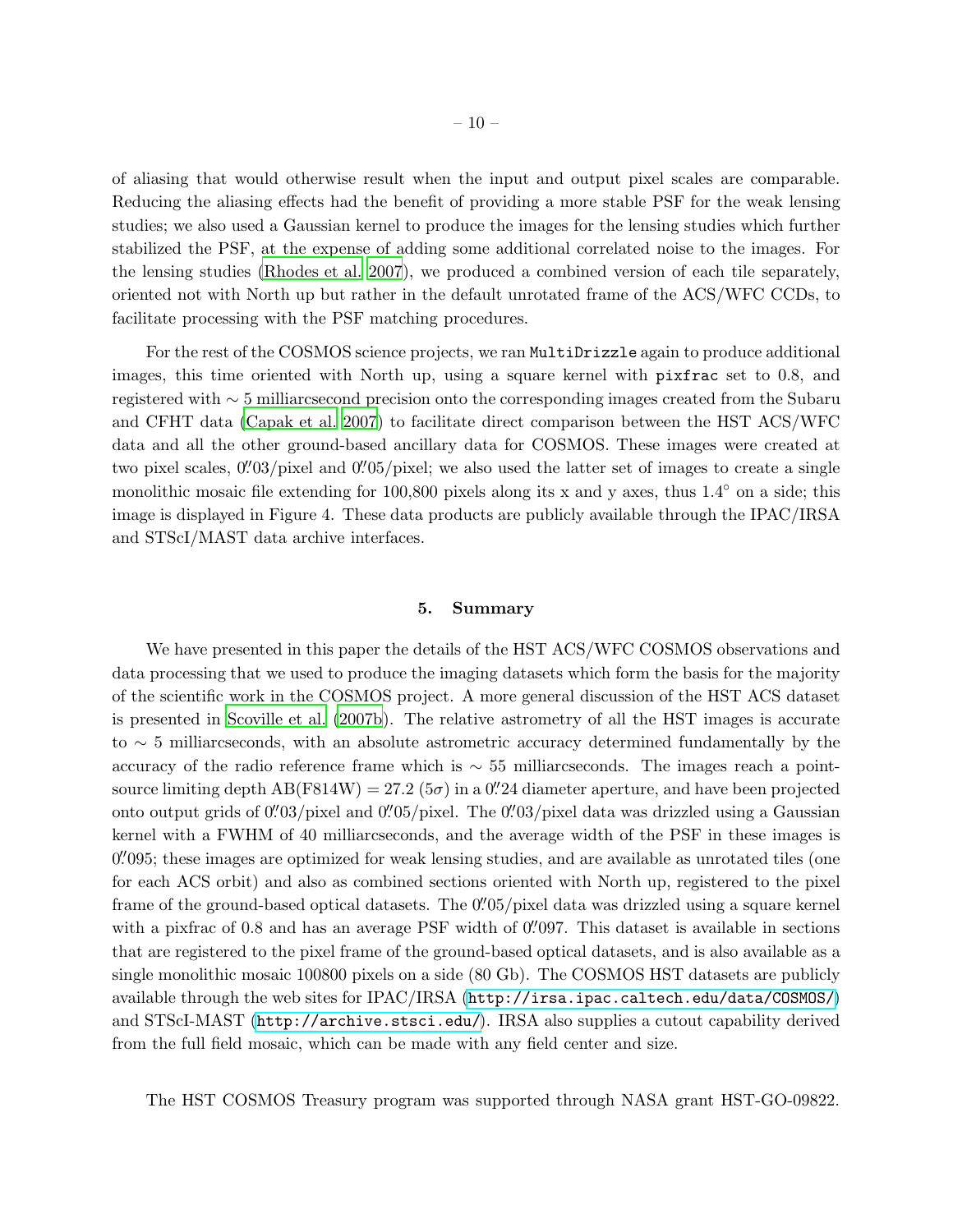We wish to thank Tony Roman, Denise Taylor, and David Soderblom for their assistance in planning and scheduling of the extensive COSMOS observations. We gratefully acknowledge the contributions of the entire COSMOS collaboration consisting of more than 70 scientists. More information on COSMOS is available at <http://cosmos.astro.caltech.edu/> and we acknowledge the services provided by the staff at the NASA IPAC/IRSA as well as the STScI MAST Archive in providing online archive and server capabilities for the COSMOS datasets. The COSMOS Science meeting in May 2005 was supported in part by the NSF through grant OISE-0456439.

#### REFERENCES

- <span id="page-10-7"></span>Anderson, J. 2005, HST Calibration Workshop, eds. A. M. Koekemoer, P. Goudfrooij, L. L. Dressel (Baltimore: STScI), 11
- <span id="page-10-8"></span>Aussel, H. et al.2007, ApJS, this volume
- <span id="page-10-0"></span>Beckwith, S. V. W., Stiavelli, M., Koekemoer, A. M., Caldwell, J. A. R., Ferguson, H. C., Hook, R., Lucas, R. A., Bergeron, L. E., Corbin, M., Jogee, S., Panagia, N., Robberto, M., Royle, P., Somerville, R. S., Sosey, M. 2006, AJ, 132, 1729
- <span id="page-10-9"></span>Capak, P. et al.2007, ApJS, this volume
- <span id="page-10-3"></span>Davis, M.. et al.. 2006, ApJ, submitted
- <span id="page-10-5"></span>Fruchter, A. S. & Hook, R. N. 2002, PASP, 114, 144
- <span id="page-10-1"></span>Giavalisco, M., Ferguson, H. C., Koekemoer, A. M., Dickinson, M., Alexander, D. M., Bauer, F. E., Bergeron, J., Biagetti, C., Brandt, W. N., Casertano, S., Cesarsky, C., Chatzichristou, E., Conselice, C., Cristiani, S., Da Costa, L., Dahlen, T., de Mello, D., Eisenhardt, P., Erben, T., Fall, S. M., Fassnacht, C., Fosbury, R., Fruchter, A., Gardner, J. P., Grogin, N., Hook, R. N., Hornschemeier, A. E., Idzi, R., Jogee, S., Kretchmer, C., Laidler, V., Lee, K. S., Livio, M., Lucas, R., Madau, P., Mobasher, B., Moustakas, L. A., Nonino, M., Padovani, P., Papovich, C., Park, Y., Ravindranath, S., Renzini, A., Richardson, M., Riess, A., Rosati, P., Schirmer, M., Schreier, E., Somerville, R. S., Spinrad, H., Stern, D., Stiavelli, M., Strolger, L., Urry, C. M., Vandame, B., Williams, R., Wolf, C. 2004, ApJ, 600, 99
- <span id="page-10-4"></span>Koekemoer, A. M., Fruchter, A. S., Hook, R. N. & Hack, W. 2002, HST Calibration Workshop, eds. S. Arribas, A. M. Koekemoer, B. Whitmore (Baltimore: STScI), 337
- <span id="page-10-6"></span>Rhodes, J. R. et al.2007, ApJS, this volume
- <span id="page-10-2"></span>Rix, H.-W., Barden, M., Beckwith, S. V. W., Bell, E. F., Borch, A., Caldwell, J. A. R., Häussler, B., Jahnke, K., Jogee, S., McIntosh, D. H., Meisenheimer, K., Peng, C. Y., Sanchez, S. F., Somerville, R. S., Wisotzki, L., Wolf, C. 2004, ApJS, 152, 163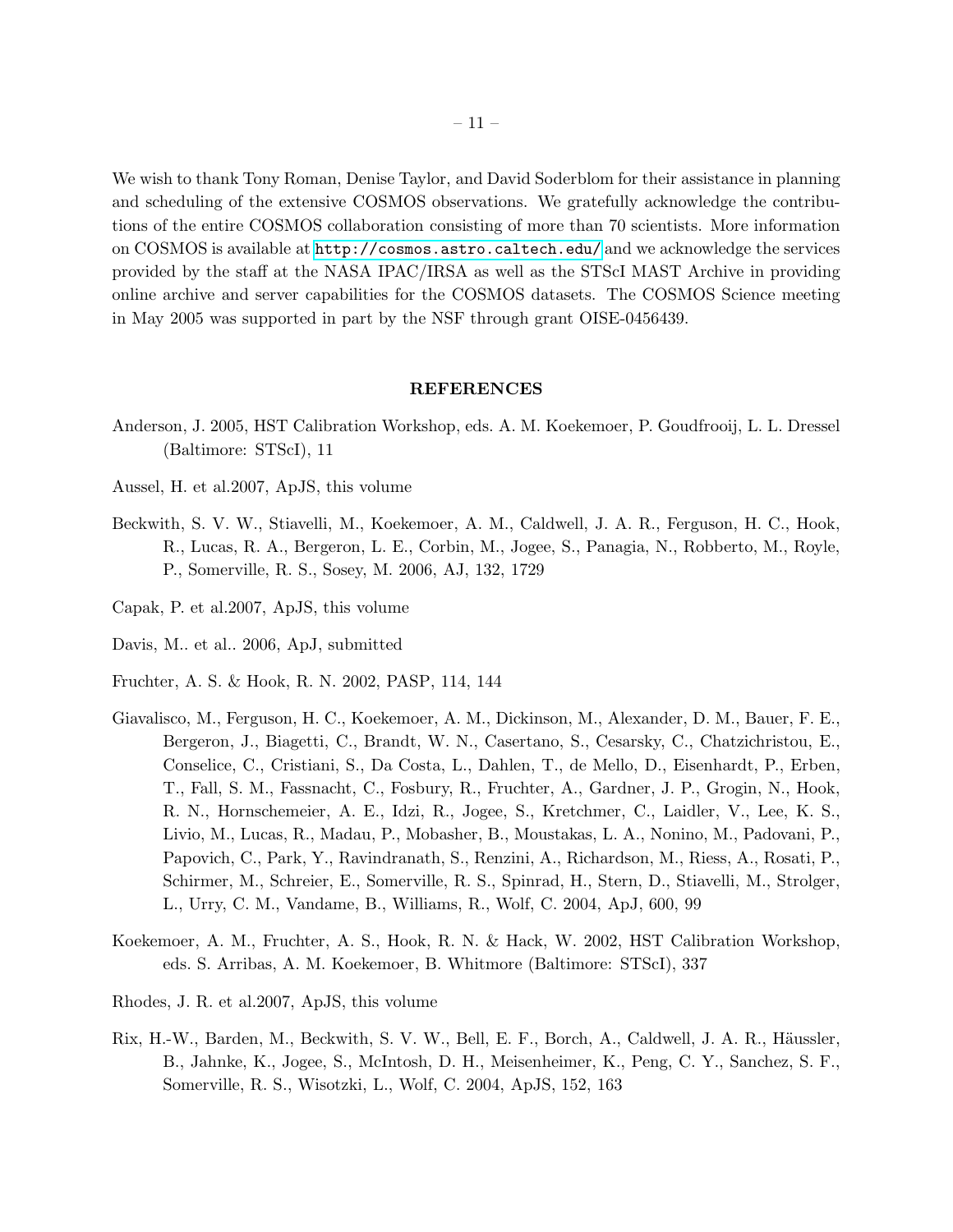- <span id="page-11-5"></span>Schinnerer, E., Carilli, C. L., Scoville, N. Z., Bondi, M., Ciliegi, P., Vettolani, P., Le Fèvre, O., Koekemoer, A. M., Bertoldi, F., Impey, C. D. 2004, AJ, 128, 1974
- <span id="page-11-0"></span>Scoville, N. Z.et al.2007a, ApJS, this volume
- <span id="page-11-3"></span>Scoville, N. Z. et al.2007, ApJS, this volume
- <span id="page-11-4"></span>Taniguchi, Y. et al.2007, ApJS, this volume
- <span id="page-11-1"></span>Williams, R. E., Blacker, B., Dickinson, M., Dixon, W. V. D., Ferguson, H. C., Fruchter, A. S., Giavalisco, M., Gilliland, R. L., Heyer, I., Katsanis, R., Levay, Z., Lucas, R. A., McElroy, D. B., Petro, L., Postman, M., Adorf, H.-M., Hook, R. 1996, AJ, 112, 1335
- <span id="page-11-2"></span>Williams, R. E., Baum, S., Bergeron, L. E., Bernstein, N., Blacker, B. S., Boyle, B. J., Brown, T. M., Carollo, C. M., Casertano, S., Covarrubias, R., de Mello, D. F., Dickinson, M. E., Espey, B. R., Ferguson, H. C., Fruchter, A. S., Gardner, J. P., Gonnella, A., Hayes, J., Hewett, P. C., Heyer, I., Hook, R., Irwin, M., Jones, D., Kaiser, M. E., Levay, Z., Lubenow, A., Lucas, R. A., Mack, J., MacKenty, J. W., Madau, P., Makidon, R. B., Martin, C. L., Mazzuca, L., Mutchler, M., Norris, R. P., Perriello, B., Phillips, M. M., Postman, M., Royle, P., Sahu, K., Savaglio, S., Sherwin, A., Smith, T. E., Stiavelli, M., Suntzeff, N. B., Teplitz, H. I., van der Marel, R. P., Walker, A. R., Weymann, R. J., Wiggs, M. S., Williger, G. M., Wilson, J., Zacharias, N., Zurek, D. R. 2000, AJ, 120, 2735

<sup>– 12 –</sup>

This preprint was prepared with the AAS L<sup>AT</sup>F<sub>X</sub> macros v5.2.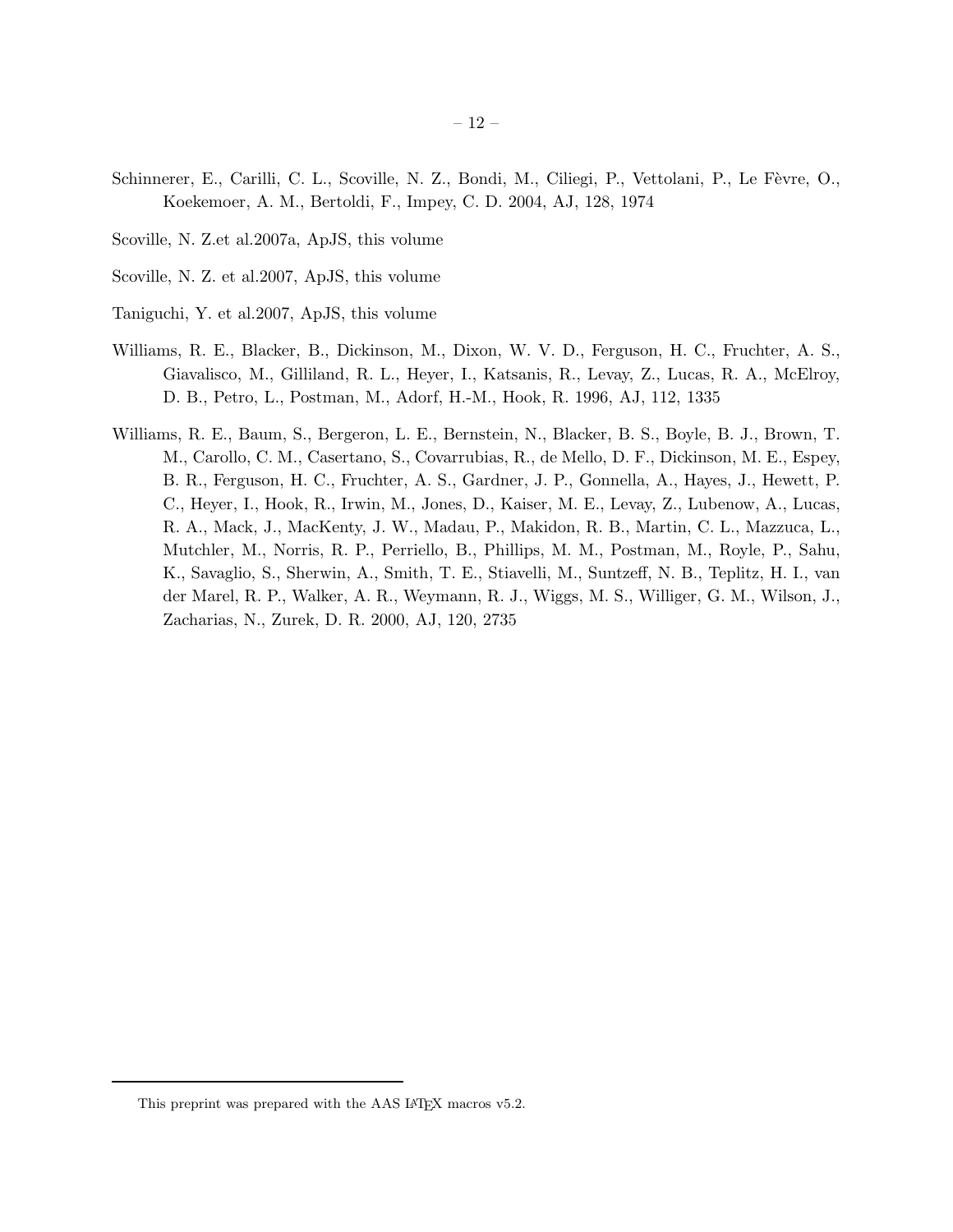

Fig. 1.— The final layout of the full mosaic of all the ACS/WFC F814W pointings, covering a total area of 1.64 degrees<sup>2</sup>, or about 77' on a side. The field is centered at  $10:00:28.6, +02:12:21.0$ (J2000); the rectangle fully enclosing all the ACS imaging has lower left and upper right corners (RA,DEC J2000) at (150.7988°,1.5676°) and (149.4305°, 2.8937°).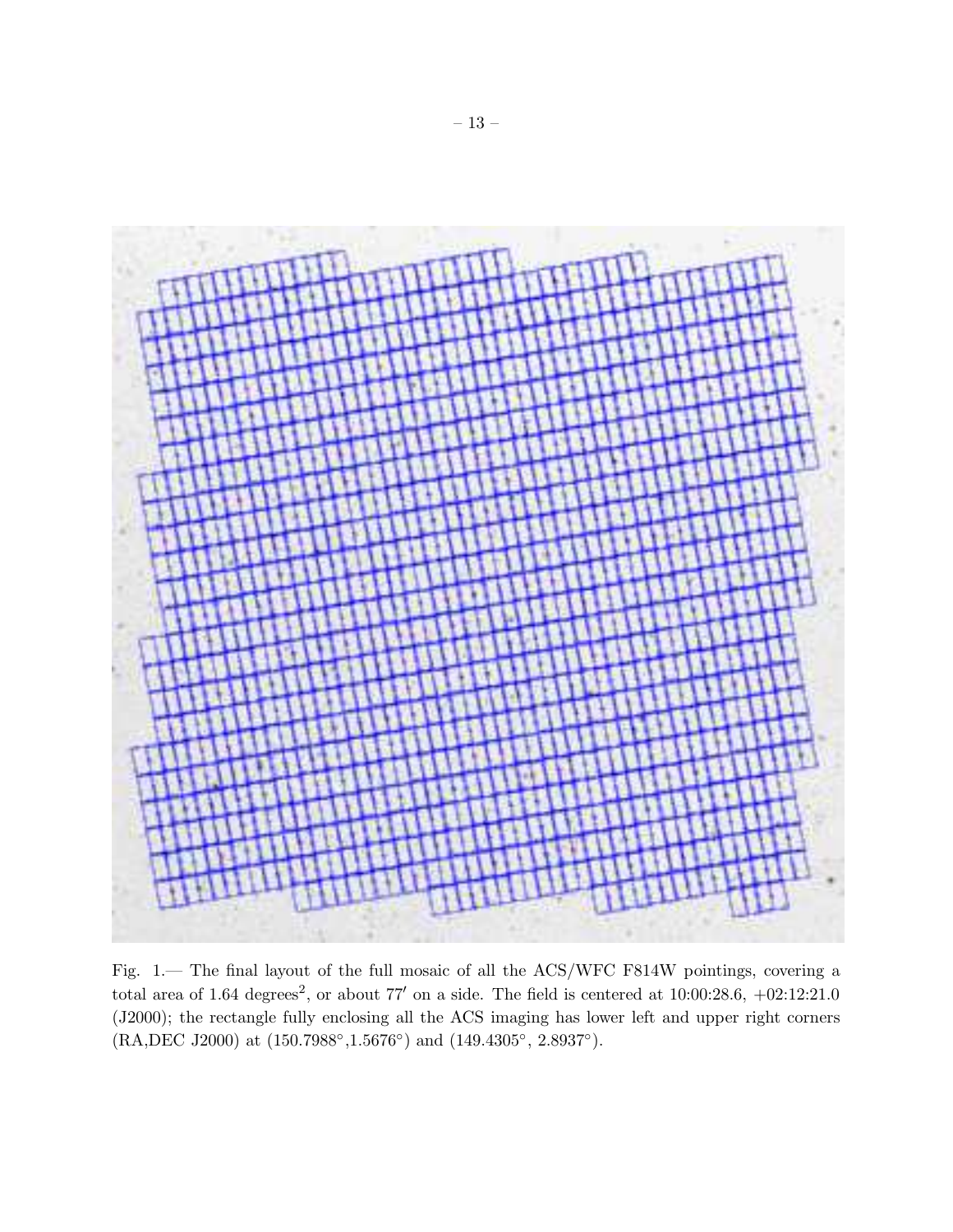# Structure of COSMOS ACS/WFC 4-point dither pattern



Fig. 2.— Schematic diagram of the dither pattern that we used for each set of four exposures that were obtained for each tile. By combining a 2-point primary dither pattern with a 2-point secondary pattern at each of the two primary dither points, along a slightly different orientation, each of the four pointings was thereby separated in increments of  $\sim$ 3" along the y-axis of the detector and increments of ~ 0". 25 along the x-axis of the detector. The Pattern Spacing and Pattern Orient parameters shown are those that were used in the phase II file to construct these offsets. This pattern provided a combination of integer-pixel and half-pixel offsets, thereby ensuring that all four pointings would yield good sampling of any point on the sky by all four quadrants of a detector pixel. The distorted geometry of the detector provides an additional modulation of the phase of this half-pixel subsampling across the image, once all four exposures are combined.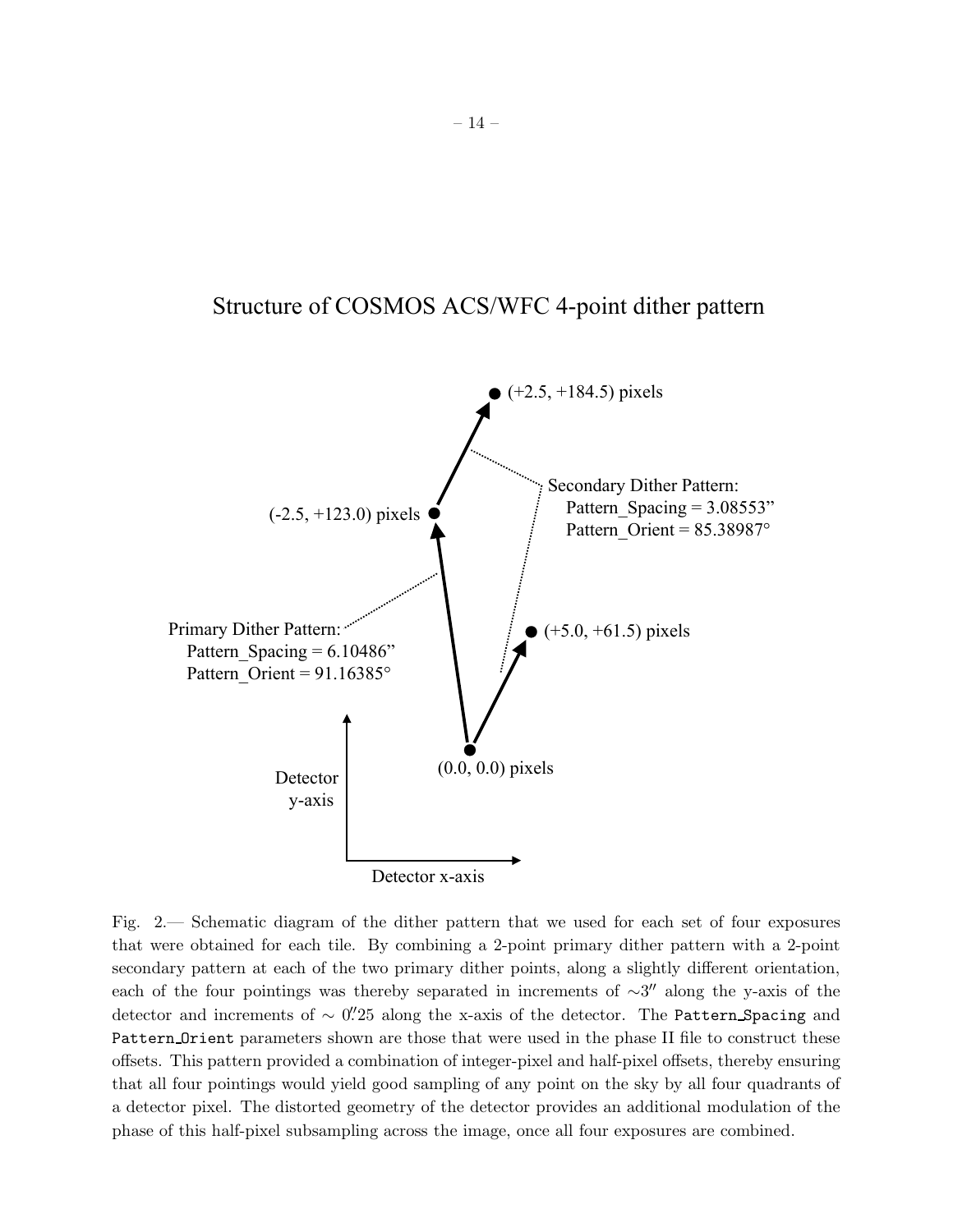![](_page_14_Figure_0.jpeg)

Example 4-Point Dither for a Single Tile

Fig. 3.— Example of a "weight" image corresponding to the combination of four ACS/WFC exposures of a single pointing, after initial processing through the pipeline. The image is equivalent to effective exposure time, with lighter regions indicating a longer combined exposure time on the final output pixels. Vertical dark lines correspond to bad columns, while the horizontal bands across the centre of the image correspond to the  $\sim 3''$  gap between the two detectors. This image demonstrates that the dither pattern successfully provided coverage of the gap by at least three exposures, as well as moving bad columns along the x-direction sufficiently to ensure that they were always covered by good pixels in the other exposures.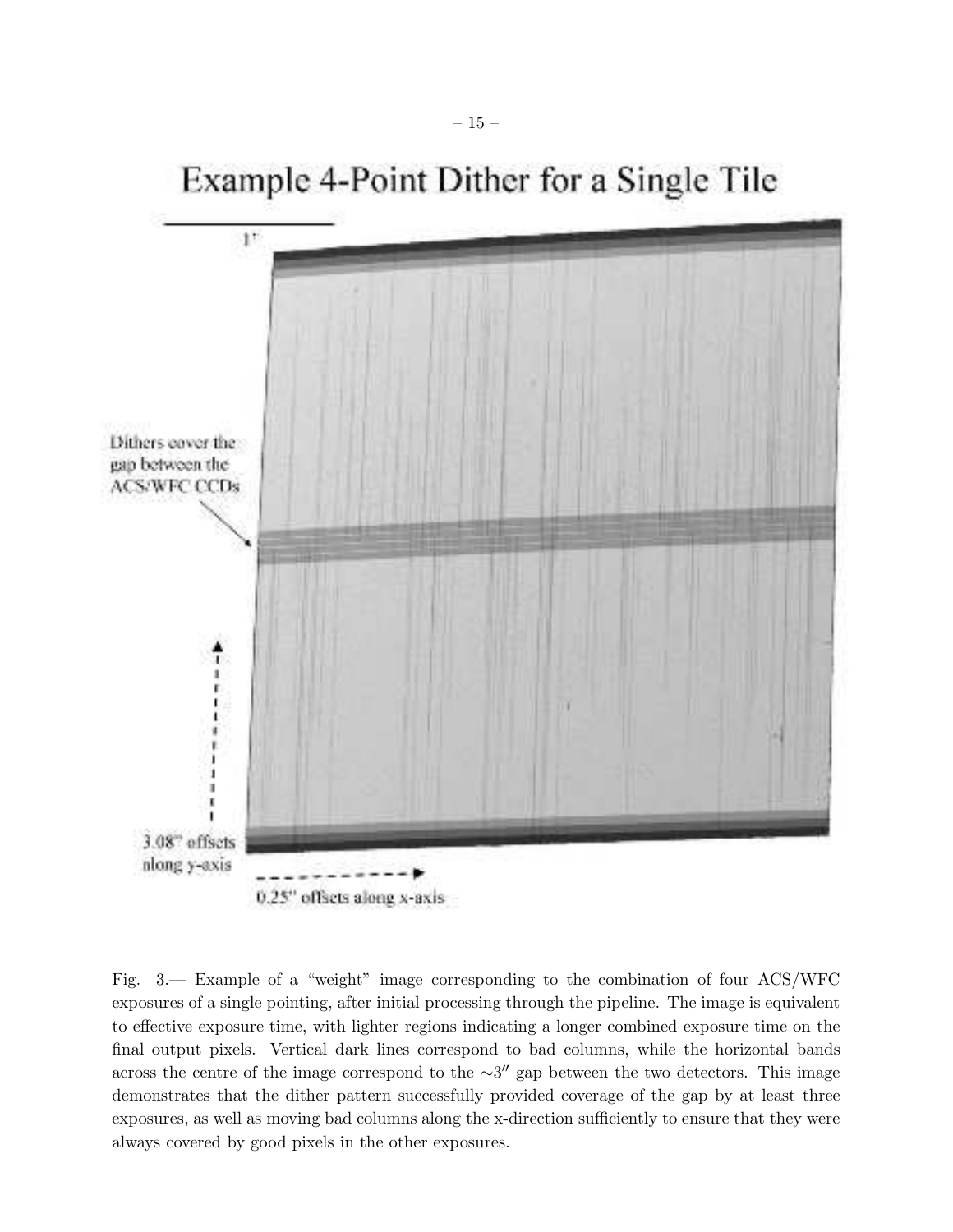![](_page_15_Picture_0.jpeg)

Fig. 4.— The final combined mosaic of all the ACS pointings. At a pixel scale of 0.  $0\frac{705}{pixel}$ , this image has 100800 pixels on a side (∼ 84'), with the observations covering an area of 1.64 degree<sup>2</sup>. The field is centered at  $10:00:28.6$ ,  $+02:12:21.0$  (J2000); the rectangle fully enclosing all the ACS imaging has lower left and upper right corners (RA,DEC J2000) at  $(150.7988°, 1.5676°)$  and  $(149.4305°,$  $2.8937°$ ).